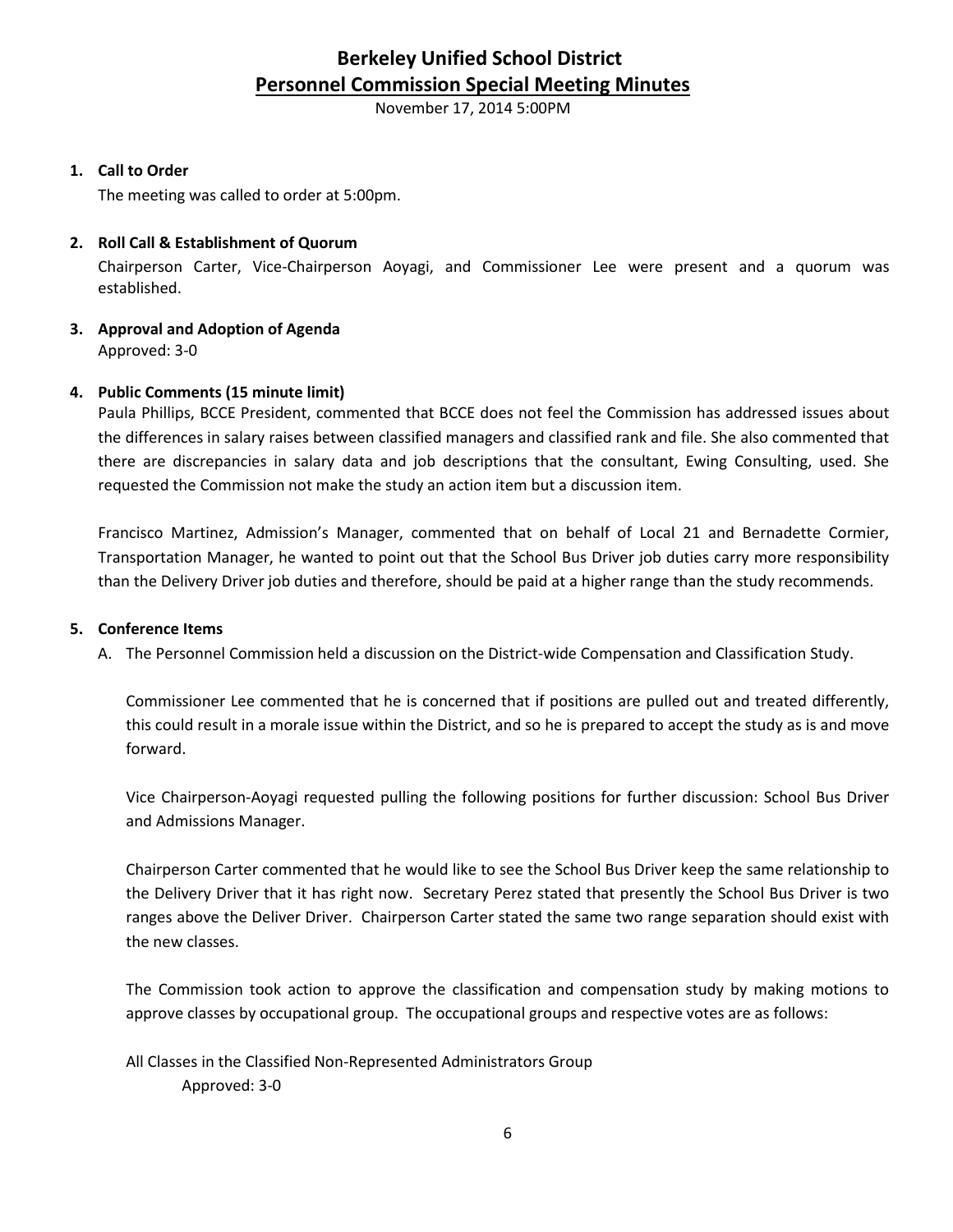- All Classes in the Classified Management Group Approved: 3-0 – With the exception of the Admissions' Manager to be discussed further
- All Classes in the Clerical/Secretarial Group Approved: 3-0
- All Classes in the Community/Public Relations Group Approved: 3-0
- All Classes in the Fiscal Services Group Approved: 3-0
- All Classes in the Maintenance Grounds Group Approved: 3-0
- All Classes in the Human Resources Group Approved: 3-0
- All Classes in the Instructional Technician Group Approved: 3-0
- All Classes in the Instruction Group Approved: 3-0 with the exception of the Interpreter for the Deaf position to be discussed further
- All Classes in the Library Media Group Approved: 3-0
- All Classes in the Maintenance & Operations Group Approved: 3-0 – with the exception of the Telecommunications Specialist to be discussed further
- All Classes in the Nutrition Services Group Approved: 2-0 Commissioner Lee abstained from voting
- All Classes in the Purchasing Group Approved: 3-0
- All Classes in the Risk Management Group Approved: 3-0
- All Classes in the Security Group Approved: 3-0
- All Classes in the Student Services Group Approved: 3-0